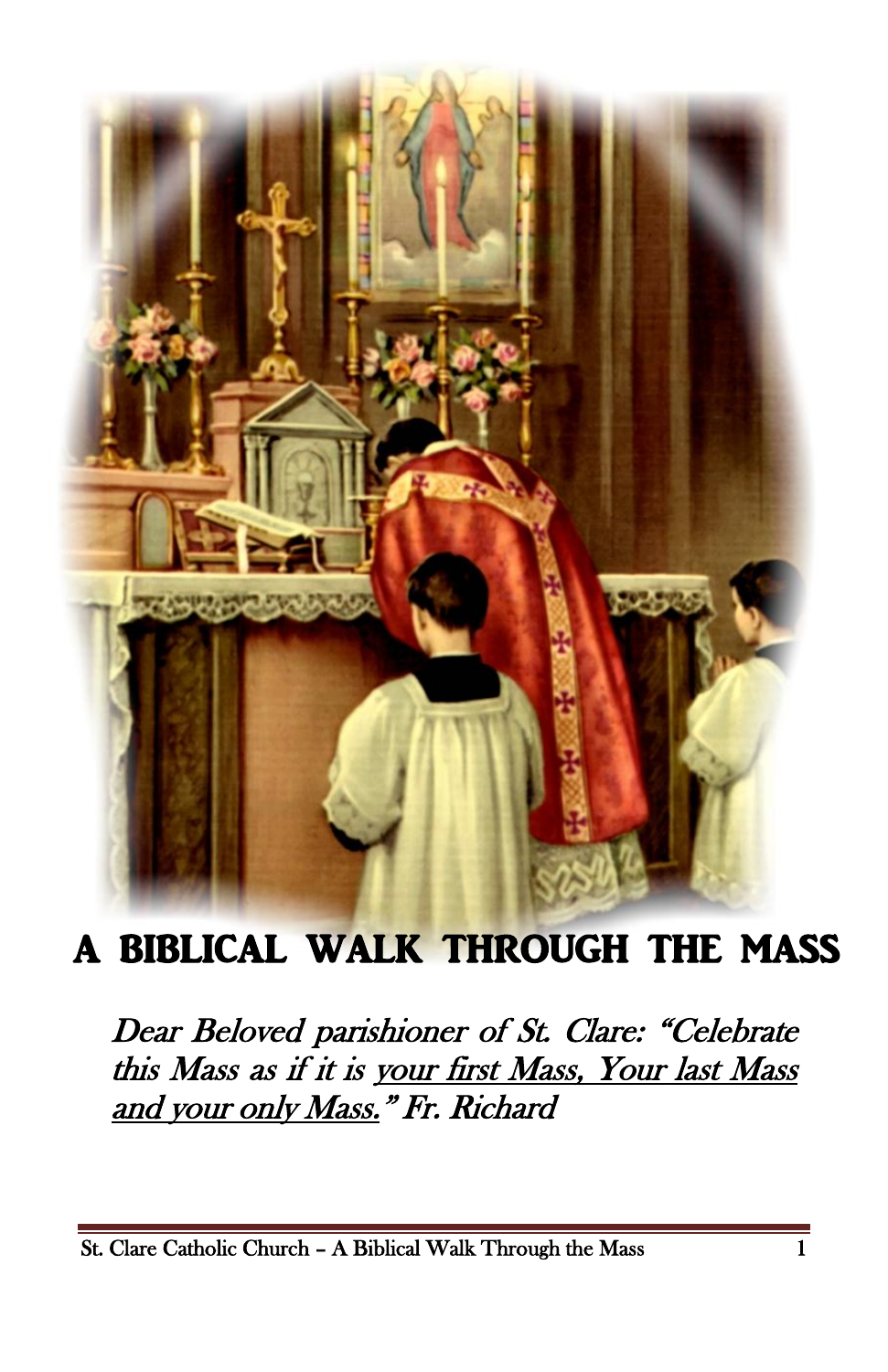#### I. THE INTRODUCTORY RITES OF THE MASS

In the name of the Father, and of the Son, and of the Holy Spirit (Mt 28:19). Amen (1 Chr 16:36).

(A) The grace of our Lord Jesus Christ and the love of God, and the communion of the Holy Spirit be with you all (2 Cor 13:13).

(B) Grace to you and peace from God our Father and the Lord Jesus Christ (Eph 1:2).

 $(C)$  The Lord be with you (Ruth 2:4; 2 Tim 4:22). And with your spirit.

#### Penitential Rite - The Confiteor

I confess to almighty God (Jas 5:16), and to you, my brothers and sisters, that I have greatly sinned (1 Chr 21:8), in my thoughts and in my words (Psalm 19:15), in what I have done and in what I have failed to do (Jas  $3:5$ ; Jas  $4:17$ ), through my own fault, through my fault, through my most grievous fault (Jas 5:16); therefore I ask blessed Mary, ever virgin, all the angels and saints, and you, my brothers and sisters, to pray for me to the Lord our God (1 Thess 5:25).

General absolution: May almighty God have mercy on us, forgive our sins, and bring us to everlasting life  $(1 \text{ In } 1:9)$ . [Venial sins are forgiven] Amen. (Neh 8:6; Ps 41:13; Rom 16:27; Heb 13:20-21; Rev 7:16)

Kyrie: Lord, have mercy. Christ, have mercy. Lord, have mercy (Tob 8:4; 1 Tim 1:2).

**Gloria:** Glory to God in the highest, and on earth peace to people of good will  $(\underline{\text{Lk } 2:14})$ . We praise you, we bless you, we adore you, we glorify you  $(\text{Rev } 7:12)$ , we give you thanks for your great glory, Lord God, heavenly King, O God, almighty Father (Rev 19:6). Lord Jesus Christ, Only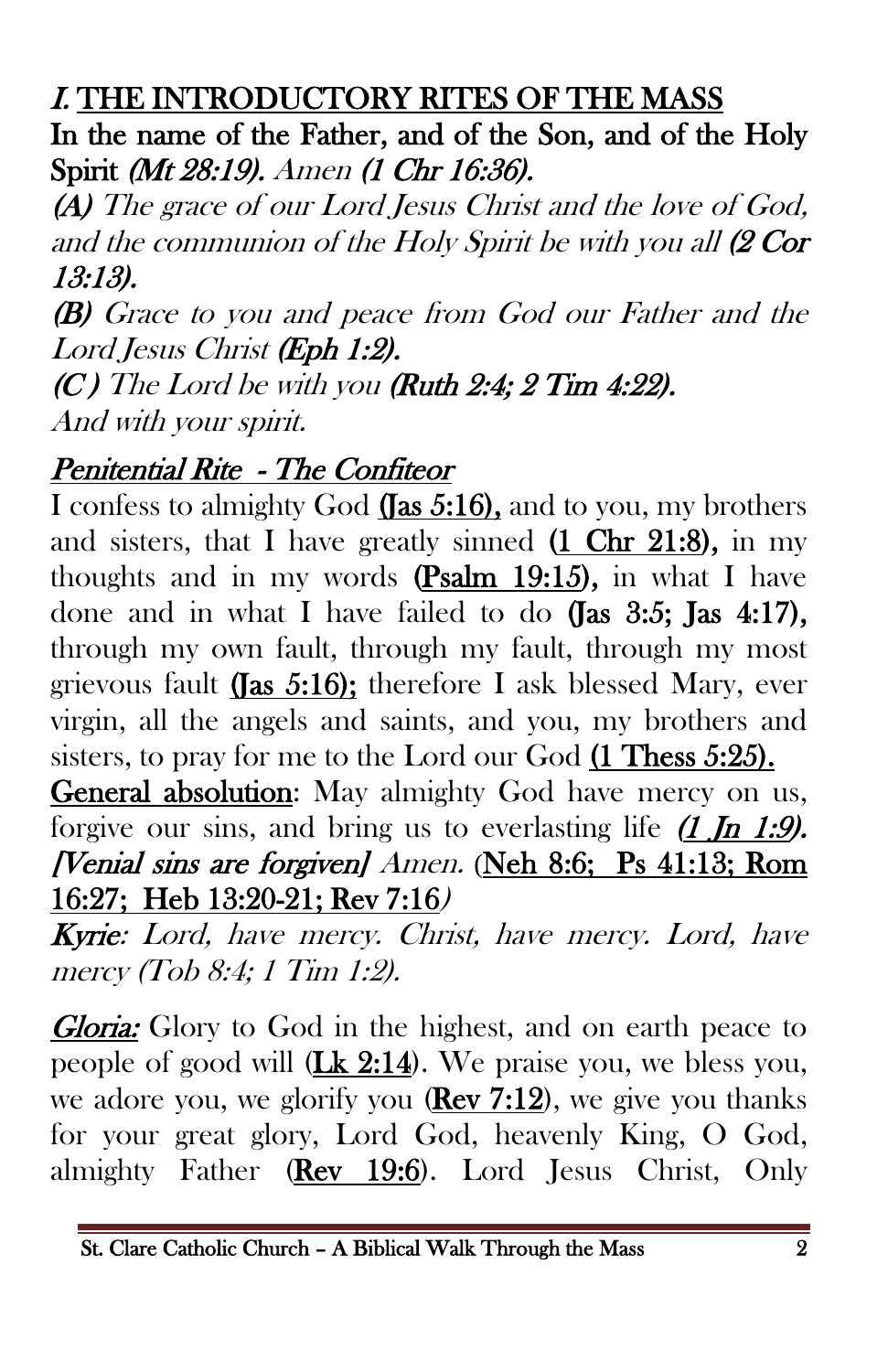Begotten Son, Lord God, Lamb of God, Son of the Father (2 Jn 3), you take away the sins of the world, have mercy on us  $(\text{In } 1:29)$ ; you take away the sins of the world, receive our prayer; you are seated at the right hand of the Father (Rom 8:34), have mercy on us. For you alone are the Holy One (Lk 4:34), you alone are the Lord (Ps 83: 19; Rev 15:4), you alone are the Most High, Jesus Christ (Lk 1:32) with the Holy Spirit, in the glory of God the Father. Amen (Neh 8:6; Ps 41:13; Rom 16:27; Heb 13:20-21; Rev 7:16)

# II. THE LITURGY OF THE WORD

The next part of the Mass is the Liturgy of the Word, many of whose parts are embedded in Scripture. [First reading always from the OT except during Easter book of ACTS, Psalm, Second Reading and the Gospel and the Homily]

 James says the books of Moses have been read aloud in Jewish synagogue services for many generations (Acts 15:21)

- Jesus reads from the book of the prophet Isaiah during a synagogue service (Luke 4:16-22, citing Isa 61:1-2)
- The risen Jesus explains the meaning of the scriptures to two disciples on the road to Emmaus (Luke 24:25-47)
- The apostles base their preaching on the scriptures (Acts 2:14-36; 7:2-53; 17:1-11)
- Christians read from the books of "the Law and the Prophets" (Acts 13:15-44)
- Christians sing the Psalms and other hymns in their worship (Col 3:16; Eph 5:18-20)
- The scriptures are applied to all aspects of Christian life (1 Tim 4:13; 2 Tim 3:16-17)
- The letters of Paul are already considered "scripture" (2 Peter 3:15-17; cf. 1 Thess 5:27; Col 4:16)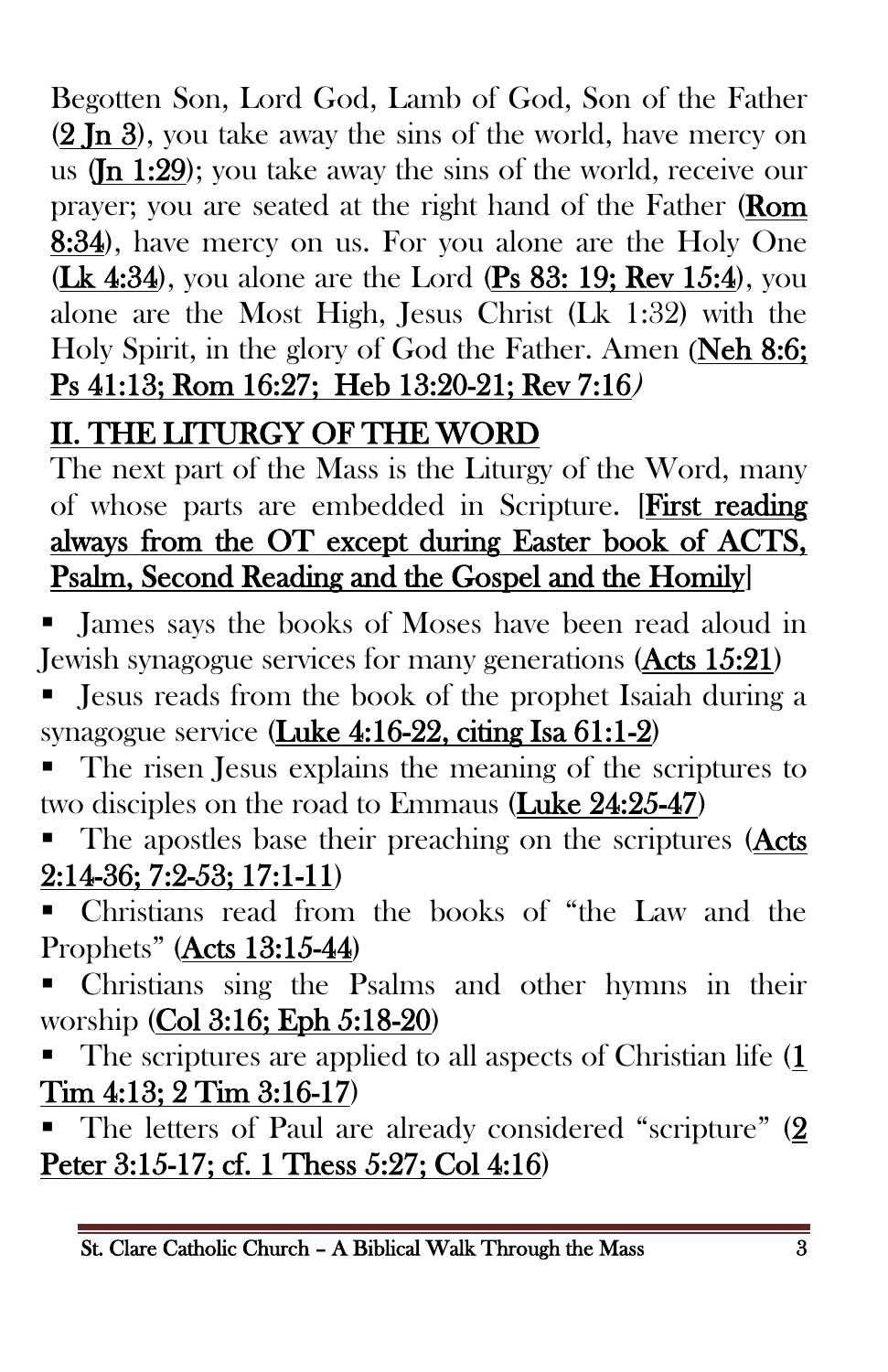## Format: "A reading from the book/letter of..."

"The Word of the Lord" (1 Peter 1:25) - "Thanks be to God" (Rom 6:17; 2 Cor 9:15)

"A reading from the holy Gospel according to..." - "Glory to you, O Lord"

"The Gospel of the Lord" (Rom  $16:25$ ; Mark  $1:1$ ) - "Praise to you, Lord Jesus Christ"

#### Acclamations before the Gospel:

"Alleluia" (many Psalms, esp. Ps 146-150; Rev 19:1-6)

"Praise to you, Lord Jesus Christ, King of endless glory!" (cf. Ps 24:7-10; 1 Thess 2:12; 2 Tim 4:18)

"Praise and honor to you, Lord Jesus Christ!" (cf. Dan 4:34, 37; 1 Peter 1:7)

"Glory and praise to you, Lord Jesus Christ!" (cf. Phil 1:11) Profession of Faith:

"I believe..." (Mark 9:24; John 11:27; cf. John 14:1; 1 John 5:10)

# Prayer of the Faithful: See the glossary at the end.

III. LITURGY OF THE EUCHARIST:

Preparation of the Gifts: "Blessed are you, Lord God of all creation..." (cf. 1 Chron 29:10; Ps 72:18-19; 119:10; Luke 1:68)

"Blessed be God forever. " (cf. Gen 14:20; Ps 66:20; 68:35)

Eucharistic Acclamations: "Holy, Holy, Holy Lord God of hosts..." (Isa 6:3; Rev 4:8)

"Blessed is he who comes in the name of the Lord." (Ps 118:26; Mark 11:9; Matt 21:9; Luke 19:38; John 12:13)

"Hosanna in the highest" (Mark 11:10; Matt 21:9; cf. Luke 19:38)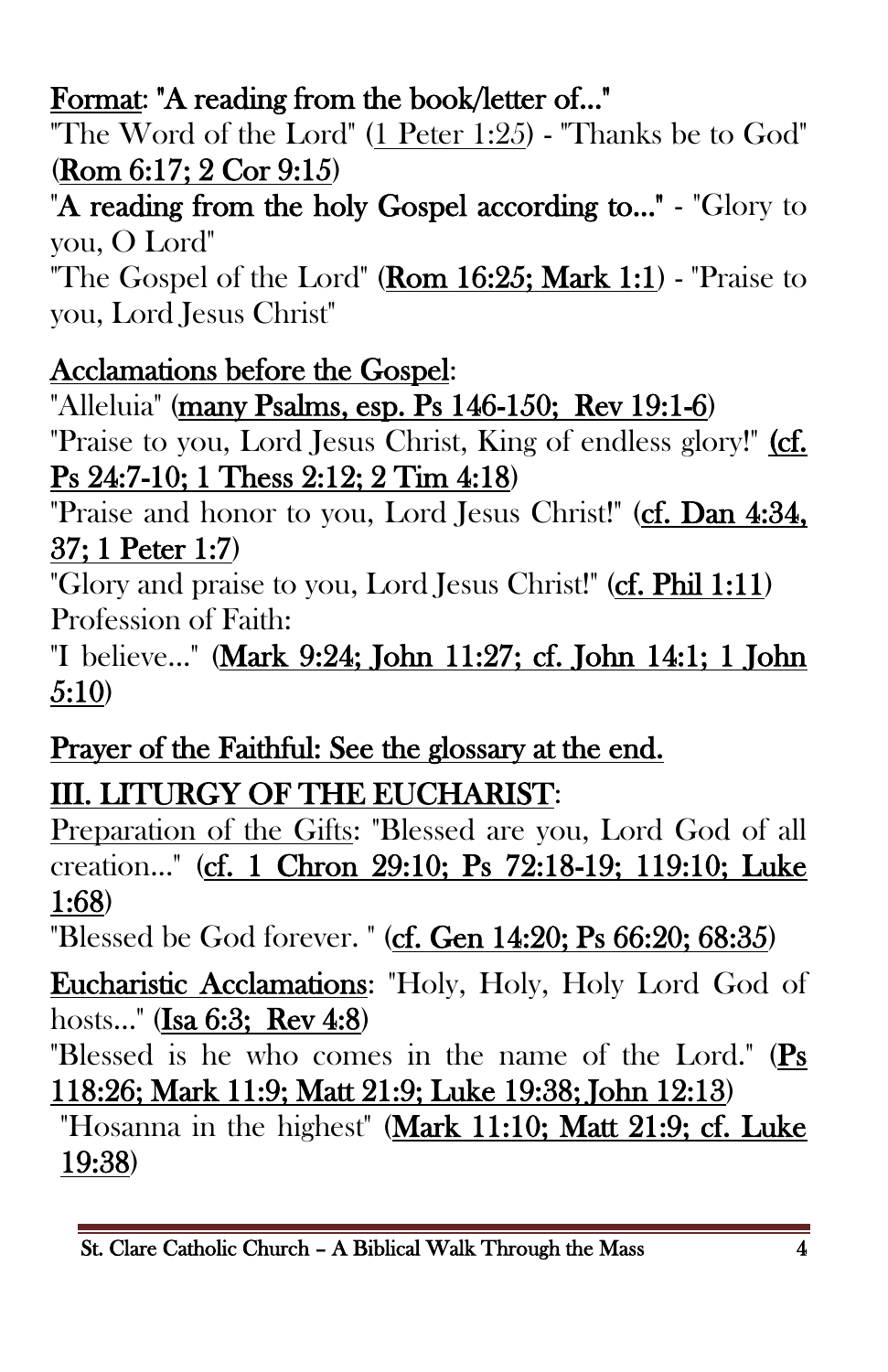**Epiclesis:** The priest implores our Lord the Father and calls upon the Holy Spirit to make holy the bread and wine offered by the faithful so it may become the Body and Blood of Christ

#### Anaphora: Words of Institution: (see Mark 14:22-24; Matt 26:26-28; cf. Luke 22:17-20; 1 Cor 11:23-25)

"Take this, all of you, and eat of it, for this is my Body, which will be given up for you" (a combination of Mark 14:22; Matt 26:26; Luke 22:19; 1 Cor 11:24)

"Take this, all of you, and drink from it, for this is the chalice of my Blood, the Blood of the new and eternal covenant, which will be poured out for you and for many for the forgiveness of sins." (a combination of Mark 14:24; Matt 26:27b-28; cf. Luke 22:17, 20; 1 Cor 11:25)

\*\*Transubstantiation – Consecration\*\*

"Do this in remembrance of me" (only Luke 22:19; 1 Cor 11:24a, 25b)

The mystery of faith (1 Tim 3:16)

Memorial Acclamations: "We proclaim your Death, O Lord, and profess your Resurrection until you come again." (cf. 1 Cor 11:26)

"When we eat this Bread and drink this Cup, we proclaim your Death, O Lord, until you come again." (cf. 1 Cor 11:26) "Save us, Savior of the world, for by your Cross and Resurrection you have set us free." (cf. Matt 8:25; Luke 4:42; Rom 8:21)

The Offering, Oblation: In this prayer, the priest offers the Son to the Father on behalf of humanity and the world. The priest represents not only humanity but Christ as well so he is able to offer the Son to the Father in our behalf. The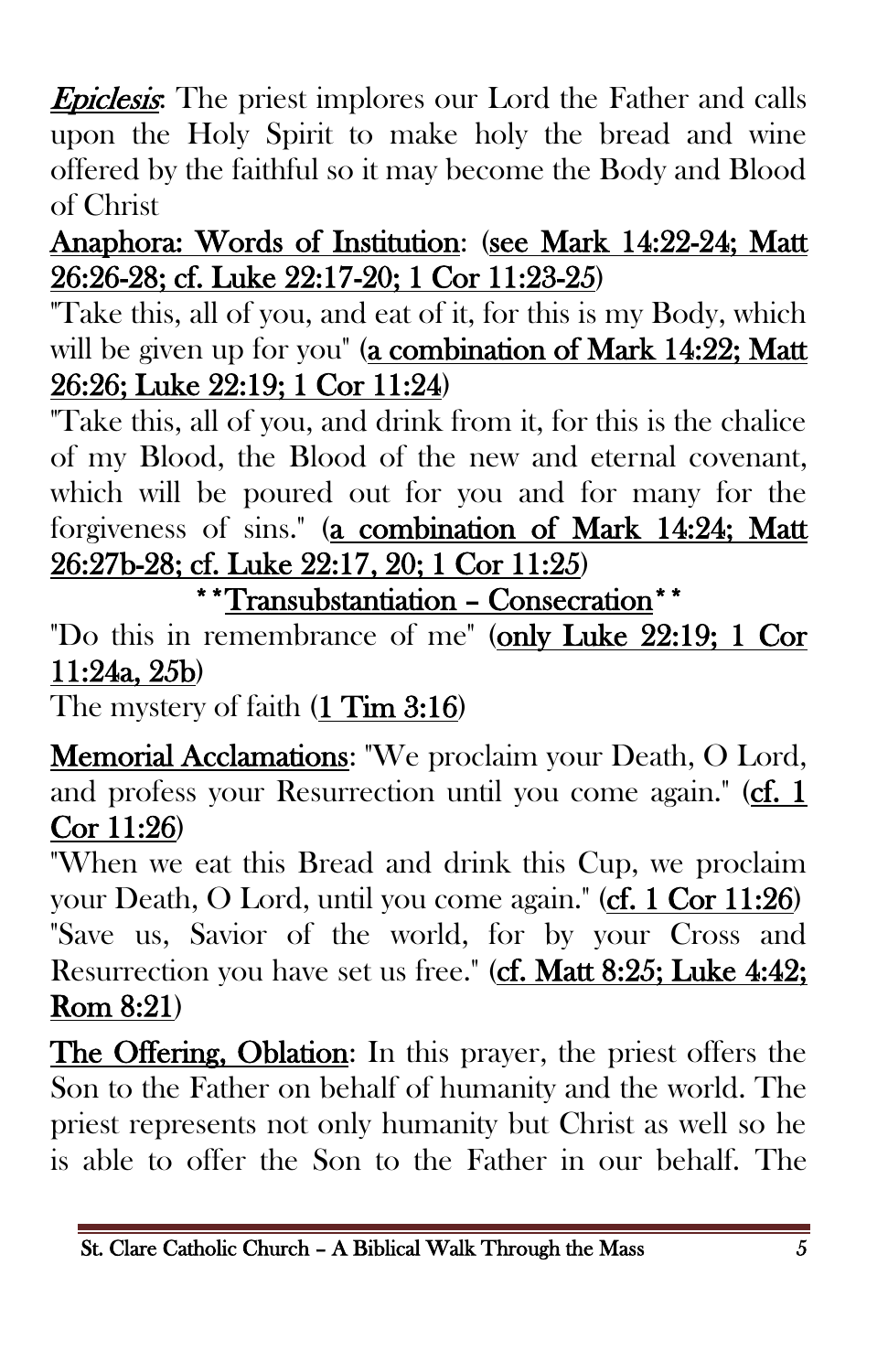Priest says: we offer you in thanksgiving this holy and living sacrifice…

The Intercession: The priest says: "*May he make of us* 

an eternal offering to you, so that we may obtain an inheritance with your elect, especially with the most Blessed Virgin Mary, Mother of God, with your blessed Apostles and glorious Martyrs…" (Gen 18:26-33) and Moses intercession in behalf of his nation (Ex 33:12-23).

Lord's Prayer: "Our Father in heaven..." (Matt 6:9-13; cf. Luke 11:2-4; Mark 14:36; Gal 4:6)

Embolism: [an interpolation] is a short prayer said or sung after the Lord's Prayer. It functions "like a marginal gloss" upon the final petition of the Lord's Prayer (". . . deliver us from evil"), amplifying and elaborating on "the many implications" of that prayer]

"Deliver us, Lord, we pray, from every evil... as we await the blessed hope and the coming of our Saviour, Jesus Christ" (Titus 2:13)

Doxology: [an expression of praise to God] "For the kingdom, the power, and the glory are yours..." (found only in some biblical manuscripts after Matt 6:13; cf. Rev 4:11; 11:15; 1 Chron 29:11) which is usually found at the end of Jewish prayers.

Greeting of Peace: "Lord Jesus Christ, you said to your apostles, 'I leave you peace, my peace I give you'" (John 14:27)

"The peace of the Lord be with you always." (cf. John 16:33; 20:19, 21, 26)

Breaking of the Bread: "Lamb of God, you take away the sins of the world..." (cf. John 1:29, 36; Rev 5:6-13; 22:1-3)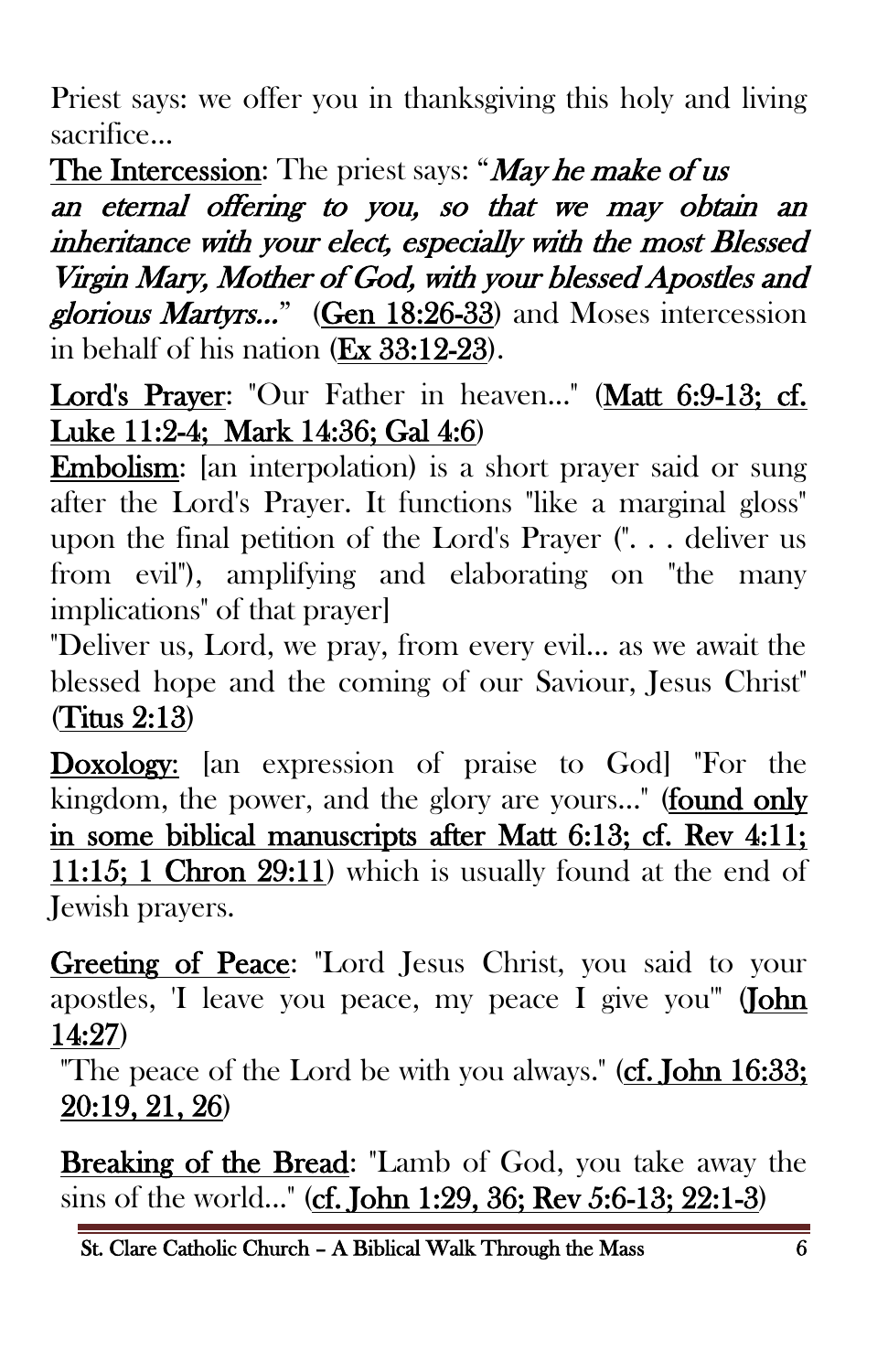Preparation before Communion: "Behold the Lamb of God, behold him who takes away the sins of the world. Blessed are those called to the supper of the Lamb." (John 1:29, 36; Rev 19:9)

"Lord, I am not worthy that you should enter under my roof, but only say the word and my soul shall be healed." (Matt 8:8; cf. Luke 7:1-10)

## IV. CONCLUDING RITES

Final Blessing (cf. Gen 28:3; Deut 14:29; Num 6:23-27; Ps 29:11)

Dismissal: "Go forth, the Mass is ended."

"Go and announce the Gospel of the Lord." (cf. Mark 16:15)

"Go in peace, glorifying the Lord by your life." (cf. Ps 115:1; 1 Cor 10:31; 2 Thess 1:12)

"Go in peace." (cf. Exod 4:18; Deut 10:11-13; Judg 18:6; 1 Sam 1:17; Mark 5:34; Luke 7:50; 8:48)

## **GLOSSARY**

**The Sign of the Cross** is a simple prayer and a perfect formula to represent what we believe as a Catholic. It's made up of the following parts: **Gesture, a Blessing, a Sign** of Salvation, an Invocation of the Name, a symbol of the Holy Trinity.

• The Homily: The preaching after reading the scripture is an ancient practice such as when the Levites, "helped the people to understand the law, while the people remained in their places. So they read from the book, from the law of God, with interpretation. They gave the sense, so that the people understood the reading" (Neh  $8:7-8$ ); (Lk  $4:16-17$ ). It is the authority given by Jesus to his disciples: (Mt 28:18-20)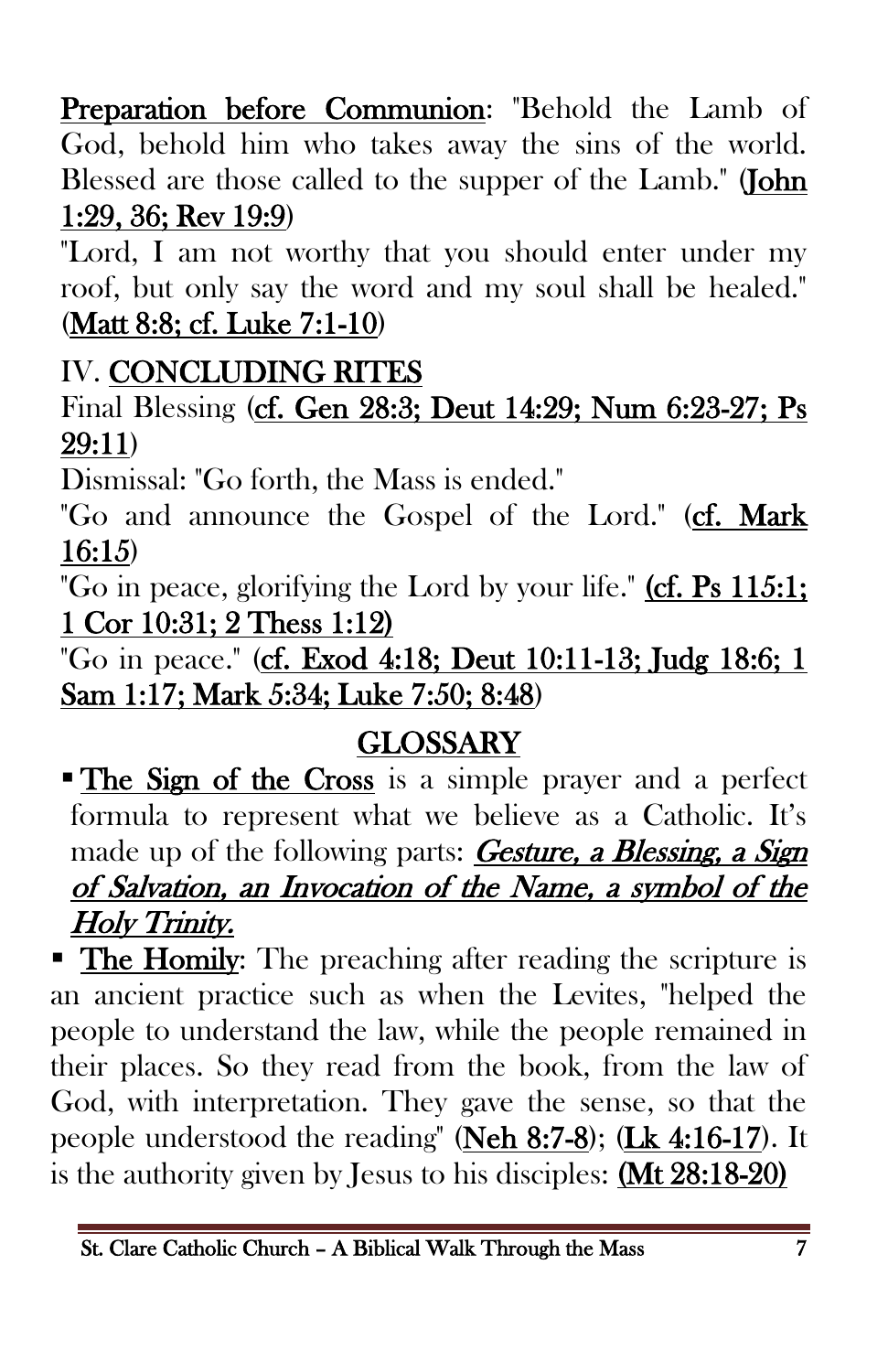• The Priest acts in Persona Christi: Therefore, the offering of bread and wine in the Catholic Mass signifies that the sacrifice soon to take place is one like Melchizedek, namely a sacrifice of thanksgiving (Greek, eucharistia), and is offered by a priest of the order of Melchizedek, i.e., the priest who acts in persona Christi.

**The Prayer of the Faithful** is a prayer in which we ask for intercession from God for ourselves and others. It also signals that the Liturgy of the Word is about to conclude and the Eucharist is about to begin. The practice of interceding for others can be traced back on St Paul's instruction to Timothy concerning prayers. (1 Tim 2:1-4)

The format is: "Let us pray for (Offering - it is incorrect to say I pray for.." because it is a community prayer not a private prayer/offering) Petition: Let us pray for the health of my brother, May the Lord place his healing hand over him. "LET US pray to the Lord – Lord hear OUR prayer.

Though Him, and With Him and in Him… It is reserved to the priest, by virtue of his ordination "These words are said by the priest alone. Taken in part from St. Paul (Romans 11:36), they are to be found in the earliest forms of the Anaphora.

• Through him: Through Jesus' mediation, we have access to God. "No one can come to the Father except through me" (Jn 14:6), Jesus says. He introduces us to his Father; and on his account, the Father hears us favorably, forgives us, and loves us.

• With him: We are children of God, through the adoption Christ merited for us, and, as a consequence, we are made his co-heirs. "Without me you can do nothing" (Jn 15:5),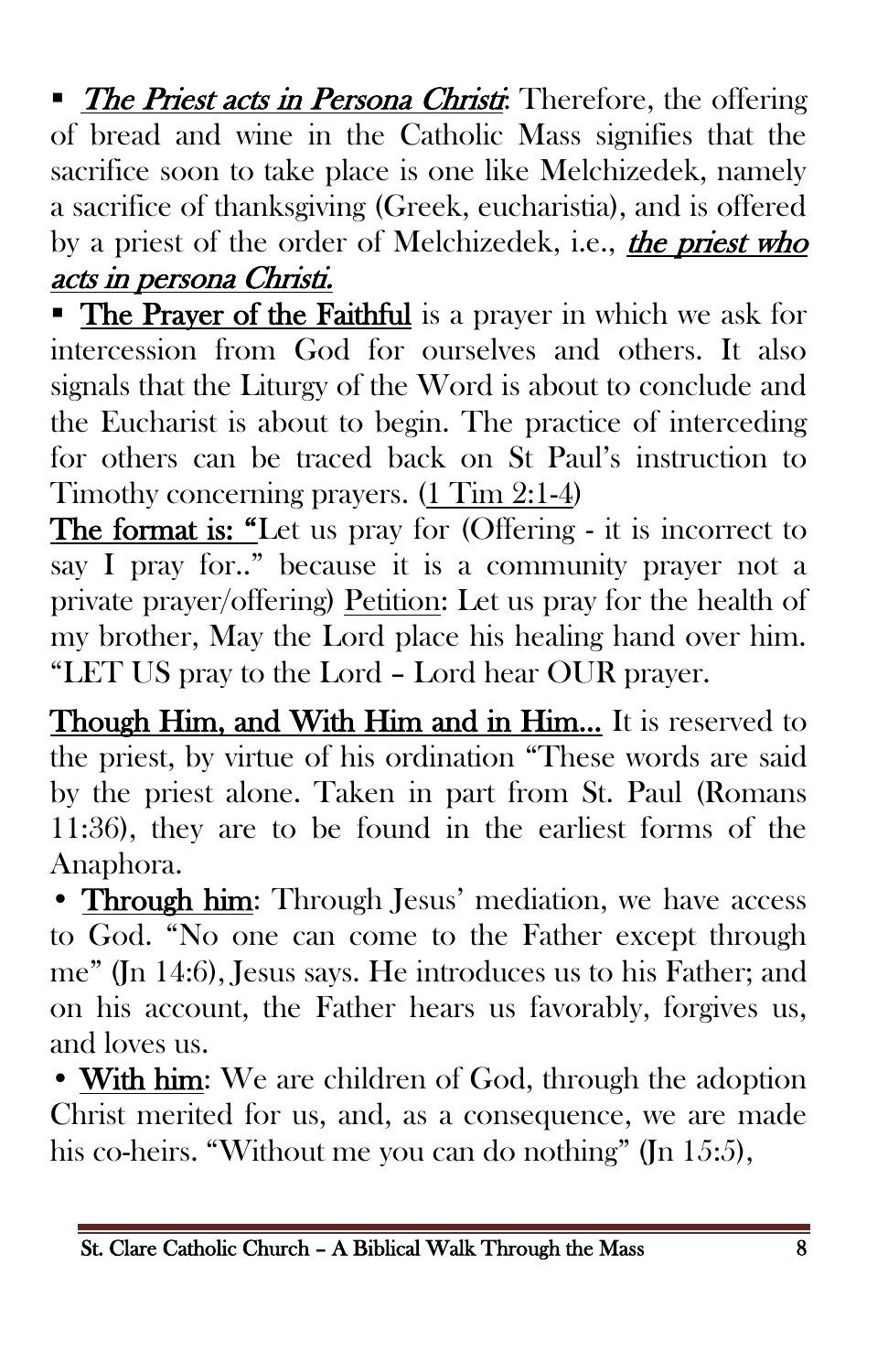he says. With him, our lives will glorify God on the earth. On the altar, Jesus unites us to his perfect obedience.

• In him: There is one and the same life in him and in us. "He who eats my flesh and drinks my blood lives in me and I live in him" (Jn 6:56), Christ says. So his life flows out into ours; from the Head to us as members of his Mystical Body. Our nothingness, our sins, our miseries are, as it were, absorbed by Christ, and they disappear in his infinite perfection. In him, too, we love our brothers and devote ourselves to their service.

• In the unity of the Holy Spirit: The Church is a unity brought together by the Holy Spirit. He joins us together as believers and gives us the life of grace by which we become children of God. He dwells in us, enabling us to offer the sacrifice of praise to God, together with the entire Church.

- The Announcements: The current edition of the General Instruction of the Roman Missal (the "rule book" on the Mass) provides for "brief announcements, should they be necessary" (as it says in No. 90a) and situates them at the end of Mass, between the prayer after Communion and the blessing/dismissal prayers. We are a family.
- Is it alright to leave Mass before the final blessing, immediately after communion? Leaving early without a serious reason focuses our attention on our own personal desires rather than committing ourselves to the Mass and our brothers and sisters in Christ. Keep on mind Judas also leave early the Lord Supper.